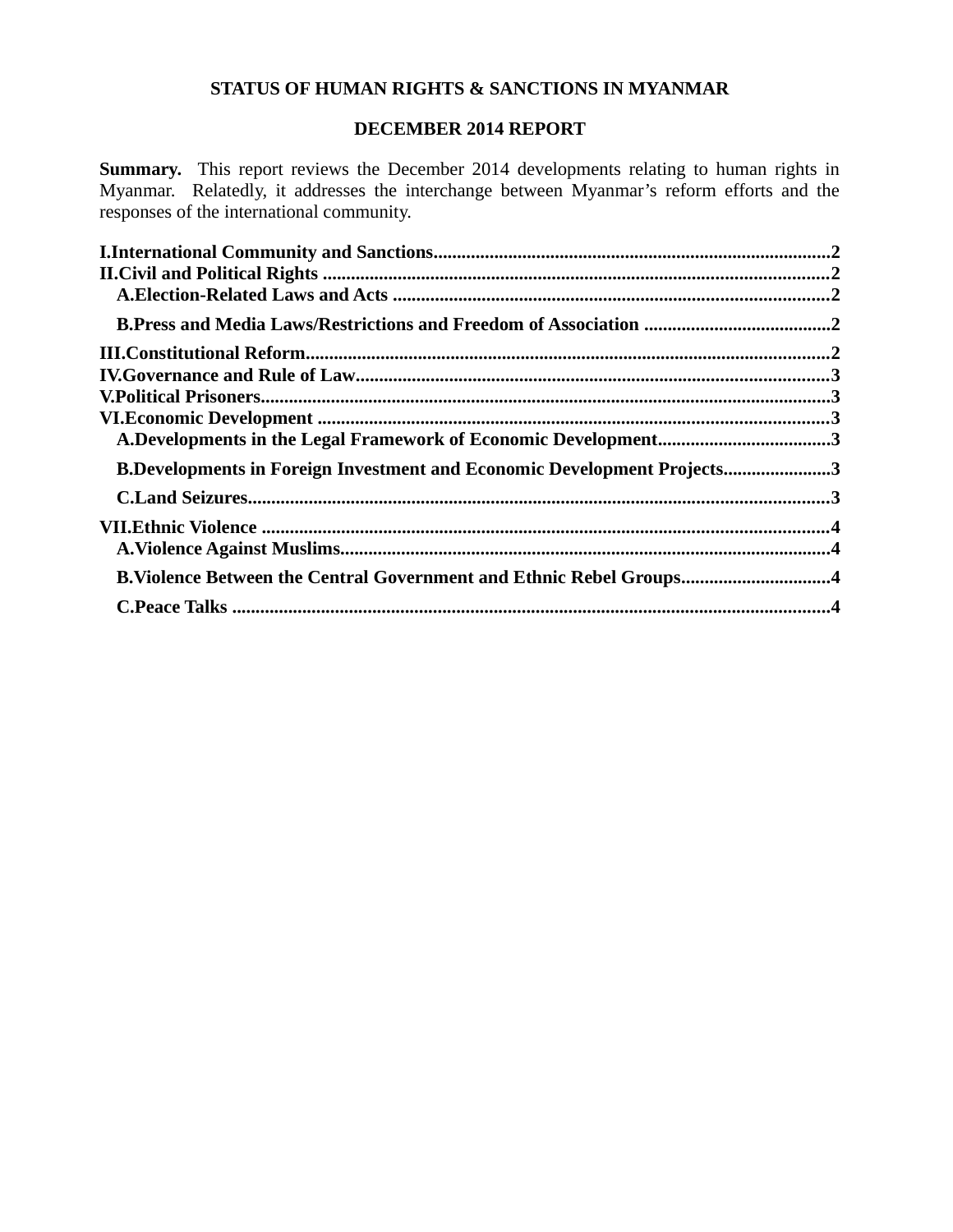#### <span id="page-1-0"></span>**I. International Community and Sanctions**

The United Nations Conference on Trade and Development ("UNCTAD") announced this month that Myanmar would remain on UNCTAD's list of the world's least developed countries.<sup>1</sup> Myanmar's gross national income per capita was US\$ 994 in 2014, putting it in front of only Cambodia and Bangladesh among Myanmar's regional neighbors.<sup>2</sup>

During a confirmation hearing in front of the United States Congress, Admiral Harry Harris Jr., the nominee to become the next commander of U.S. forces in the Pacific, stated that he felt the time was not yet right to expand nascent military ties with Myanmar, as the country remained "firmly under military control."<sup>3</sup> Conversely, Congress appears poised to pass legislation which would permit the U.S. to train the Myanma military in certain noncombat activities, a position that has prompted some human rights advocates and lawmakers to respond with concern about mixed messages following President Barack Obama's previous commitment to Myanmar opposition leader Aung San Suu Kyi not to forge closer ties with the military.<sup>4</sup>

A member of the Chinese Foreign Ministry expressed concern in response to protests against a copper mine in Letpadaung in mid-December being constructed by a Chinese state-run company.<sup>5</sup> The protests were the result of a decision by the company to restart construction in the face of staunch local opposition.<sup>6</sup>

The U.N. Office for the Coordination of Humanitarian Affairs ("OCHA") released a monthly aid bulletin noting that a "volatile security situation and bureaucratic delays" have prevented U.N. convoys from traveling to certain rebel territories in Kachin State, leaving up to 27,500 people displaced and without necessary blankets and clothes for the coming winter.<sup>7</sup> A spokesman for the OCHA noted that the U.N. has been unable to conduct any cross-line missions since September, which appears to be largely the result of Myanmar army policy.<sup>8</sup>

Japan's Daiwa Securities Group Inc. and Japan Exchange Group Inc. signed a joint venture agreement with Myanma Economic Bank to establish Myanmar's first-ever stock exchange in Yangon.<sup>9</sup> The government has indicated that they would like the exchange to be up and running by October  $2015.<sup>10</sup>$ 

On December 26, opposition leader Aung San Suu Kyi encouraged the U.S. and E.U. to refrain from reintroducing previously lifted sanctions in response to the slow pace of democratic reform in Myanmar. $11$ 

On December 29, the U.N. General Assembly approved a resolution urging Myanmar to provide "full citizenship" to its Rohingya Muslim minority and to permit the Rohingya to move freely throughout the country.<sup>12</sup> The resolution, which was adopted by consensus, stressed the assembly's "serious concern" about the government's treatment of the Rohingya, and, among other things: urged the government to (i) permit the Rohingya to return safely to their communities (Rohingya are currently forced to live in camps and other restricted villages in Rakhine State), (ii) permit Rohingya to legally call themselves "Rohingya" (certain authorities have been actively trying to classify Rohingya as "Bengalis") and (iii) investigate alleged instances of violence and discrimination against Rohingya.<sup>13</sup>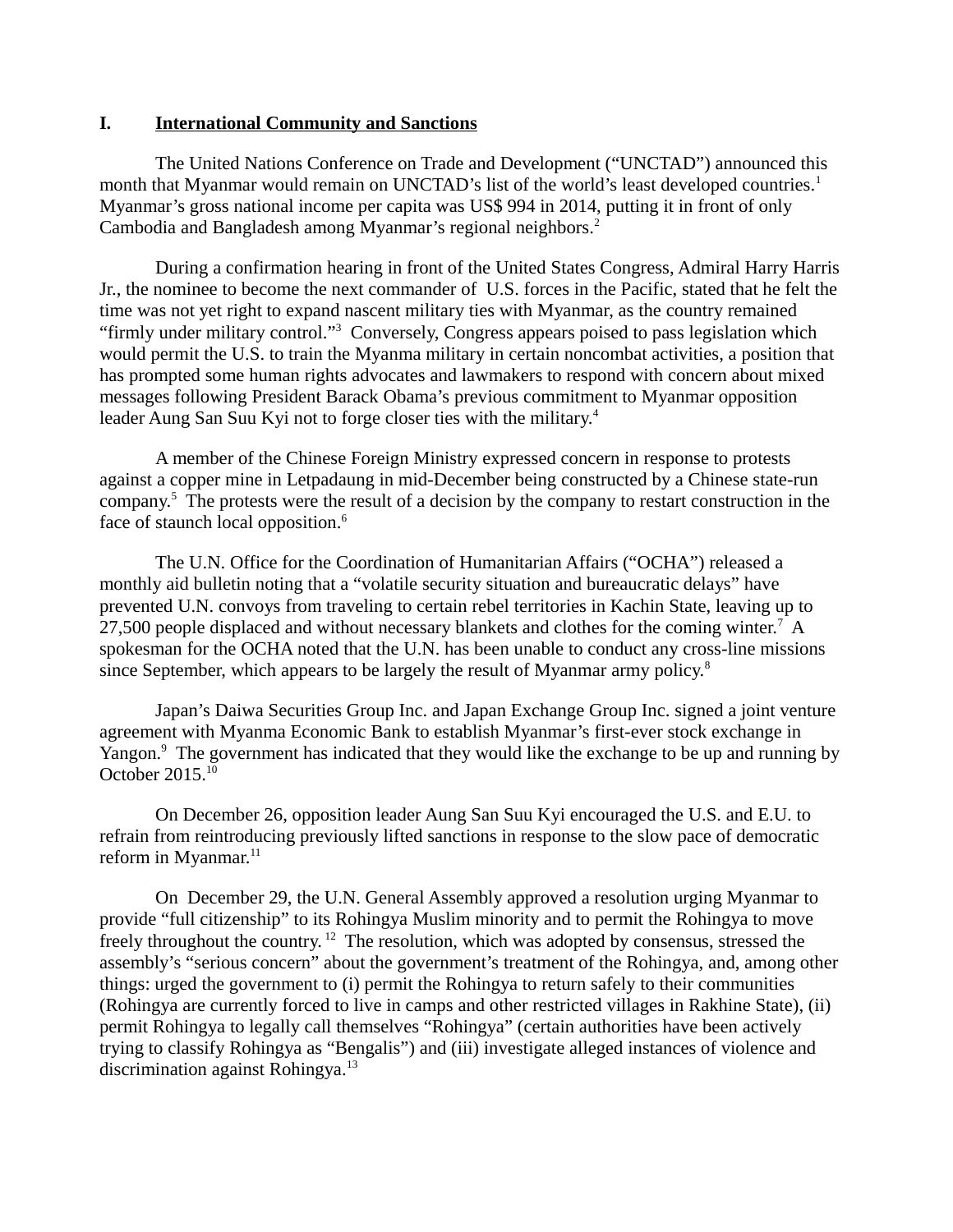# **II. Civil and Political Rights**

### <span id="page-2-2"></span><span id="page-2-1"></span>**A. Election-Related Laws and Acts**

In his New Year's speech to the nation, President Thein Sein said that the general election scheduled for later in 2015 would provide a platform for Myanma politics to mature by allowing opposition parties a more active role by opening up dialogues with the government.<sup>14</sup> According to President Thein Sein, because of this new political culture the 2015 elections will mark the first time since Myanmar's independence that elections will be freely and fairly contested by all political stakeholders.<sup>15</sup> Furthermore, the President recognized that opening up political dialogue with ethnic armed groups will enable them to take a proactive role in politics.<sup>16</sup>

On January 5, 2015, representatives of 12 ethnic armed groups held meetings with President Thein Sein and military chief Senior General Min Aung Hlaing to discuss a proposed ceasefire and prospects for peace.<sup>17</sup> The chairman of the All Burma Students Democratic Front said that during this meeting his group presented ideas on how to deal with three issues critical to solving Myanmar's political problems: amending the Constitution ahead of the 2015 elections, implementing a nationwide ceasefire and political dialogue, and recognizing the struggle of laborers, farmers and student communities.<sup>18</sup>

# <span id="page-2-0"></span>**B. Press and Media Laws/Restrictions and Freedom of Association**

On December 22, police shot and killed Khin Win, who had joined other protesters attempting to prevent employees from China-backed Myanmar Wanbao Mining Copper Ltd. from fencing off land for the Letpadaung mining project.<sup>19</sup> Dozens more protestors were injured.<sup>20</sup> Several hundred activists, students and farmers held protests in Mandalay denouncing the violent two-day crackdown at the mining site and calling on authorities to act according to the investigation committee's final recommendations on the project, as well as to punish Khin Win's killer.<sup>21</sup> Aung San Suu Kyi, who was also chairwoman of the parliamentary commission that investigated the Letpadaung project, said that the government failed to implement the body's recommendation.<sup>22</sup>

Myanma authorities have arrested and charged four activists following the Letpadaung copper mine protests.<sup>23</sup> The activists have been charged under Articles 353 and 505(B) of Myanmar's penal code for interfering with public servants in the discharge of their duties and inciting offenses against the state.<sup>24</sup> Article 505(B) in particular prohibits spreading statements that cause alarm or induce others to commit an offense. The arrests followed clashes that occurred on December 29, where about 100 activists demanded the closing of the controversial copper mine.<sup>25</sup>

Among the activists, Myanma authorities have also arrested Wai Lu and charged him with "defamation of the state".<sup>26</sup> However, villagers at a protest camp said that Wai Lu had only provided humanitarian assistance and that he was not involved in the protest.<sup>27</sup> The charges against Wai Lu follow his November 11 release from Insein prison, where he had served a threemonth sentence for organizing an unlawful demonstration against a sudden increase in electricity prices in Yangon, as well as for helping Moehti Moemi gold miners who say their land was confiscated by a private mining firm.<sup>28</sup>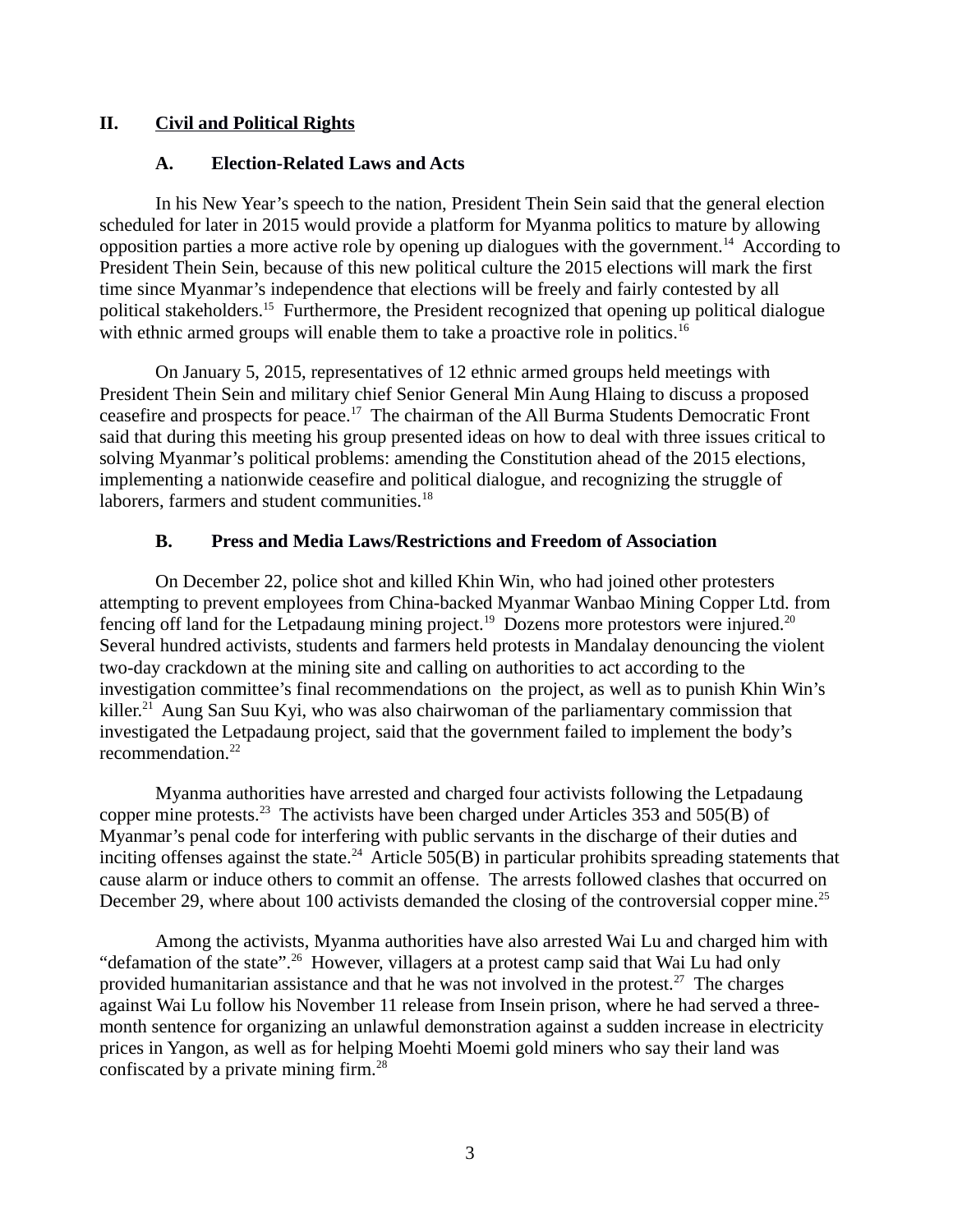#### <span id="page-3-0"></span>**III. Constitutional Reform**

Throughout its 2014 session, Parliament's agenda was largely dominated by constitutional reform debates in the lead up to the upcoming 2015 presidential election. Parliament established the Joint Committee for Reviewing the Constitution ("JCRC") to assess the 2008 Myanmar Constitution, which had been heavily influenced by the controlling military, and by early 2014, the JCRC had received over 28,000 submissions for proposed constitutional reform.<sup>29</sup> Among the submissions received by the JCRC were over 27,000 calls to amend the Constitution's Chapter 1, which deems military participation in national politics a constant objective of the nation in the controversial Article  $6(a)$ .<sup>30</sup> Similarly, the JCRC received over 5,000 recommendations to amend Article 436, which contains the requirement that constitutional amendments be approved by more than seventy-five percent of Parliament; because twenty-five percent of Parliament seats are reserved for military officials, this super-majority voting provision effectively grants veto power to the military.<sup>31</sup> Additionally, the JCRC received proposals to amend Article 59(f) of the Constitution, which prohibits anyone with close family members who owe allegiance to a foreign power to run for the position of president.<sup>32</sup> The section was added to the Constitution in 2008, and is widely perceived as aiming to bar Aung San Suu Kyi, whose sons are naturalized British citizens, from a presidential candidacy.<sup>33</sup>

Ultimately, however, the JCRC in early 2014 shied away from implementing the most significant of the proposed constitutional reforms, advising against modifying Article 59(f) and declining to propose changes to the Constitution's provisions guaranteeing the military one quarter of all parliamentary seats and requiring approval by seventy-five percent of Parliament for constitutional amendments.<sup>34</sup>

Nevertheless, advocacy for constitutional reform continued throughout much of 2014 as the JCRC's proposals were not binding on Parliament.<sup>35</sup> The National League for Democracy ("NLD") initiated a nation-wide petition to amend Article 436, garnering five million signatures in favor of the amendment.<sup>36</sup> United States President Barack Obama, who visited Myanmar in November 2014, called for inclusive, free and fair elections in 2015 and stated that amendments to the Constitution would be key to Myanmar's democratic transition.<sup>37</sup>

In a disappointing development, however, Myanma government officials have all but ruled out constitutional reform in advance of the 2015 presidential election.<sup>38</sup> In November 2014, military representatives in Parliament signaled that they will not support amendments to the Constitution.<sup>39</sup> The military MPs objected to the removal of their supermajority voting power, and at least one military MP indicated that the entirety of the Constitution was off limits, as far as his colleagues were concerned.<sup>40</sup> In fact, the military MPs proposed their own constitutional amendments, including one proposal that would allow the National Defense and Security Council ("NDSC") to play a part in dissolving Parliament and another that would expand the powers of the NDSC.<sup>41</sup>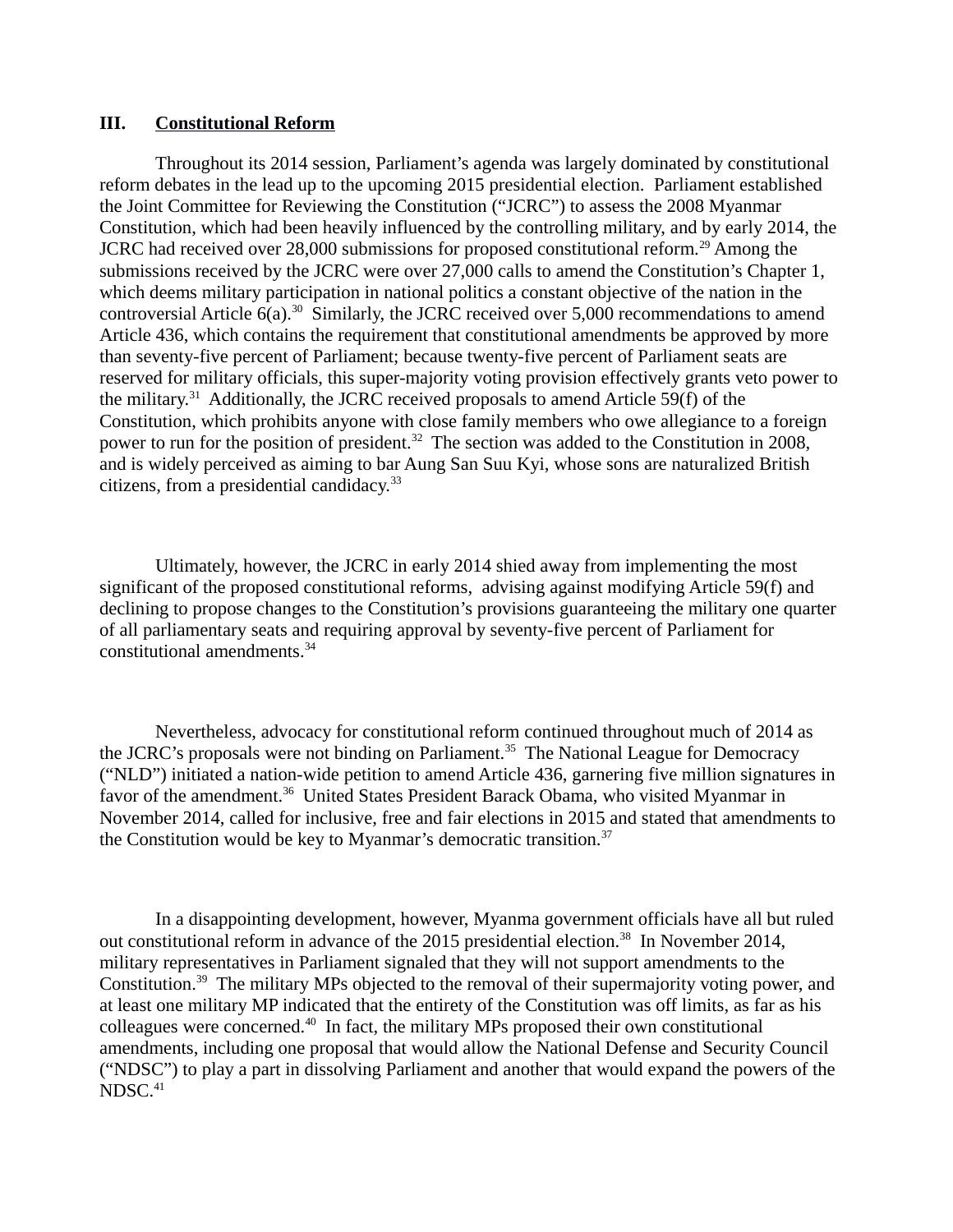In late November, Parliament endorsed a small "summit" to discuss constitutional changes, which would involve Aung San Suu Kyi, President Thein Sein, the speakers of the two houses of the assembly, military chief Senior General Min Aung Hlaing, and a member of a party representing an ethnic minority.<sup>42</sup> Despite this promising development, the President's office has since ruled out such discussions, with presidential spokesman Ye Htut calling the six-party summit "rather impractical."<sup>43</sup> Following President Obama's visit to Myanmar, lower house speaker Shwe Mann further confirmed that the Constitution would not be changed before a general election in 2015.<sup>44</sup>

# <span id="page-4-3"></span>**IV. Governance and Rule of Law**

"Rule of law centres" have been established in Lashio and Mandalay as part of a pilot program to make these legal aid clinics available across the country, pending evaluation of the two locations' centres.<sup>45</sup> The rule of law centre program is being implemented by the Rule of Law and Tranquility Committee, which is chaired by Aung San Suu Kyi, with assistance from the United Nations Development Programme and other donor countries.<sup>46</sup> This assistance is necessary as the committee decided to avoid placing the program under the purview of any of Myanmar's governmental organizations.<sup>47</sup> In a report submitted to Parliament in September, the committee was critical of the government's failure to cooperate in establishing such centres.<sup>48</sup>

# <span id="page-4-2"></span>**V. Political Prisoners**

In December, members of the Committee for Scrutinizing Remaining Political Prisoners ("CSRPP") complained that efforts to assess the cases of prisoners jailed for political reasons were stalling due to a lack of government cooperation.<sup>49</sup> Specifically, members of the CSRPP have indicated that while they have been making a list of inmates they consider to be political prisoners, the government has failed to call meetings to discuss the issue.<sup>50</sup> The committee was founded in May 2013 through government assistance and the urging of the United States, with the aim of releasing political prisoners as part of the country's democratic transition.<sup>51</sup> The committee is comprised of cabinet members, political party representatives, civil society organizations and former political prisoner associations.<sup>52</sup>

In early January 2015, activist groups launched a photography campaign calling for the release of Myanmar's remaining political prisoners.<sup>53</sup> This three day event coincided with Myanmar's Independence Day.<sup>54</sup> The campaign involved placards and displayed photographs depicting portraits of former political prisoners, with the names of other jailed individuals written on the palms of the campaigners' hands.<sup>55</sup>

# **VI. Economic Development**

# <span id="page-4-1"></span><span id="page-4-0"></span>**A. Developments in the Legal Framework of Economic Development**

*Securities Exchange Operations and Licenses*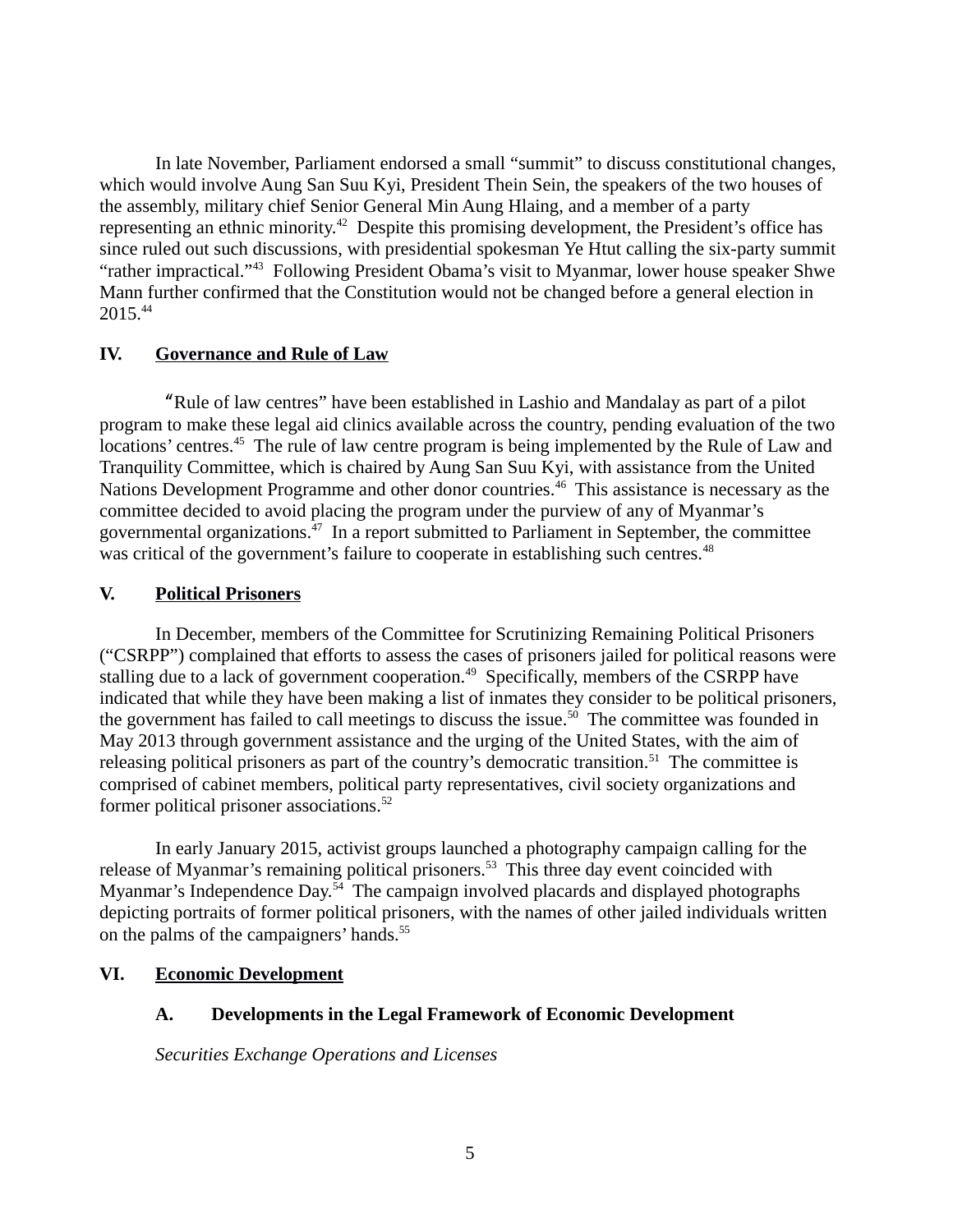On December 23, 2014, the state-owned Myanma Economic Bank entered into an agreement with Japan Exchange Group Inc., operator of the Tokyo Stock Exchange, and the Daiwa Institute of Research Ltd, to establish and operate Myanmar's first stock exchange.<sup>56</sup> The exchange, known as the Yangon Stock Exchange, will be run by a joint venture, called Yangon Stock Exchange Joint-Venture Co., with a 51% stake in the joint venture being held by Myanma Economic Bank under Myanmar's Finance Ministry.<sup>57</sup> The exchange is expected to open in October 2015.<sup>58</sup> The Securities Exchange Commission, which was formed in August 2014 to supervise the new exchange, is working on the rules for issuing licenses.<sup>59</sup>

## *Banking Law Reforms*

Myanmar continues to debate a draft Banks and Financial Institutions Law, which would substantially revamp its existing banking laws.<sup>60</sup> The proposed legislation was drafted with input from the World Bank, which hailed the legislation as needed in light of international standards, lessons from the 1998 Asian banking crisis and to close serious structural gaps.<sup>61</sup> The International Monetary Fund also provided input.<sup>62</sup> Among the changes are new requirements on the qualifications and fitness of bank directors and officers, affiliate transactions and insider lending restrictions, anti-money laundering requirements, capital adequacy requirements and credit exposure limits.<sup>63</sup> The Central Bank of Myanmar would also be subject to greater oversight.<sup>64</sup> For foreign investment in the banking sector, the legislation would amend application procedures for foreign banks and non-banking financial institutions, and it is thought that this might be an indication of further liberalization of the banking sector to come.<sup>65</sup>

### <span id="page-5-0"></span>**B. Developments in Foreign Investment and Economic Development Projects**

Foreign direct investment in Myanmar has had a positive impact on employment over the past fiscal year, accounting for the employment of over 200,000 Myanmar nationals since the  $2011$ -12 financial year.<sup>66</sup> Legally, businesses incorporated under the Foreign Investment Law are required to employ Myanmar nationals to comprise a certain proportion of their staff. $67$ 

According to Myanmar's Ministry of Industry, there are more than 120,000 small- and medium-sized enterprises ("SMEs") across the country, which account for 99 percent of Myanmar's economy.<sup>68</sup> However, those SMEs lack access to sources of capital as Myanmar's banks face difficulties in offering loans to SMEs due to the firms' lack of evidence of collateral, receipt and payment accounts and balance sheets.<sup>69</sup> Without the ability for banks to review this proof of collateral, SMEs currently obtain loans via the government's Directorate of Industrial Supervision and Inspection<sup>70</sup> or via foreign banks, which could prove to be risky with the kyat weak against the dollar.<sup>71</sup> At the same time, Japan is investing in Myanmar's fledgling insurance business and aiding Myanma Insurance in establishing a Credit Guarantee Corporation to guarantee amounts that SMEs wish to borrow.<sup>72</sup> It is unclear if this will provide banks with the requisite comfort to lend to SMEs.

The European Union has announced that it has allotted €688 million in bilateral aid to Myanmar between now and 2020 to aid in its political transition and development, directed at rural development, education, governance and peace building.<sup>73</sup> In an effort to improve national water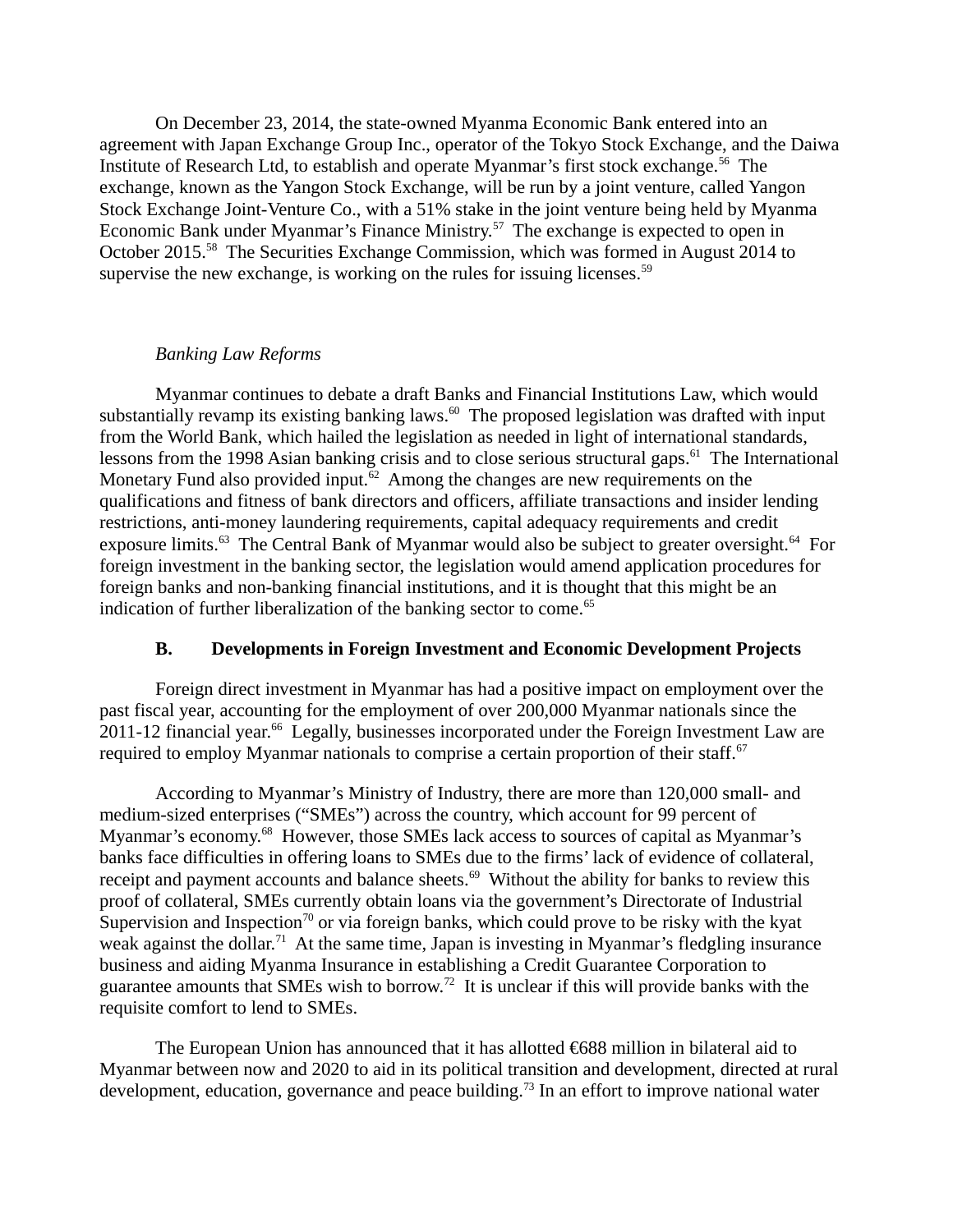resources in Myanmar, the World Bank has also approved a US\$ 100 million credit from the International Development Association to strengthen the government's ability to sustainably manage the Ayeyarwady River by developing water resources management institutions and enabling informed decisions about future investments in developing the river.<sup>74</sup> Notably, at around the same time, a new report published by the World Bank has urged the Myanmar government to prioritize the development of electricity, finance and skilled labor to attract domestic and foreign investment and boost employment. The report is titled 'Ending Poverty and Boosting Shared Prosperity in a Time of Transition.<sup>'75</sup>

Aimed at improving infrastructure, Japan has announced that it will grant US\$ 40 million to set up a Control Centre System for Yangon's circular-train system and is also in discussions with Myanmar to grant additional low interest rate loans to upgrade the whole circular-train system in Yangon at an estimated cost of about US\$ 2 billion.<sup>76</sup> In Mon State, the Myanmar Investment Commission has approved construction by a joint venture between South Korea's Sky International Co Ltd and Myanmar's Asia International Fisheries Co Ltd of a cable car linking Yathaedaung Camp to Kyaiktiyo Pagoda.<sup>77</sup>

The real estate and tourism sector continues to expand with 31 foreign investment hotels permitted to open in six regions of Myanmar, including Bagan and Mandalay.<sup>78</sup> Swiss luxury hotel group Kempinski will open its second hotel in Myanmar in late 2016 in Yangon in a historic building, bringing US\$ 4,000 per night hotel rooms to the city.<sup>79</sup>

### <span id="page-6-0"></span>**C. Land Seizures**

Two separate hotbeds for discord stemming from land seizures flared up this month. The most prominent occurred at the Letpadaung mine on December 23, 2014.<sup>80</sup> A villager named Khin Win was shot and killed while protesting the expansion of the Chinese-backed copper mine.<sup>81</sup> Chinese employees of the Letpadaung mine were erecting a fence in the village of Moegyo Pyin, where land had been seized for expansion of the operation.<sup>82</sup> More than a dozen people, including, purportedly, some of the security force, were injured.<sup>83</sup> Two other protestors had been shot and wounded in the same town earlier in December.<sup>84</sup>

The day of Khin Win's death, mine operators had announced an expansion of the mine that will require seizure of land in 35 nearby villages.<sup>85</sup> The Letpadaung copper mine is a joint venture between the military-owned Union of Myanmar Economic Holdings and the Chinese company Myanmar Wanbao Mining Copper Limited.<sup>86</sup> The joint venture was one of the last major deals approved by the military junta before it ceded power to President Thein Sein in 2011.<sup>87</sup> The mine became a symbol of President Thein Sein's nominally civilian government's heavy-handed support of military interests when, several years ago, police fired phosphorus smoke bombs to disperse protesting villagers and Buddhist monks.<sup>88</sup> Dozens of monks suffered severe burns, prompting a national outcry and a rare apology from the President.<sup>89</sup>

Ye Htut, spokesman for the government of Myanmar, said the police were attacked by villagers as construction of the fence began.<sup>90</sup> A spokesman for the project, Cao Desheng, stated that the events leading up to Khin Win's death are still unclear.<sup>91</sup> In a subsequent press release, Wanbao described Khin Win's death as "senseless" and noted that the project has support from a vast majority of villagers who were consulted through door-to-door visits.<sup>92</sup> Some villagers state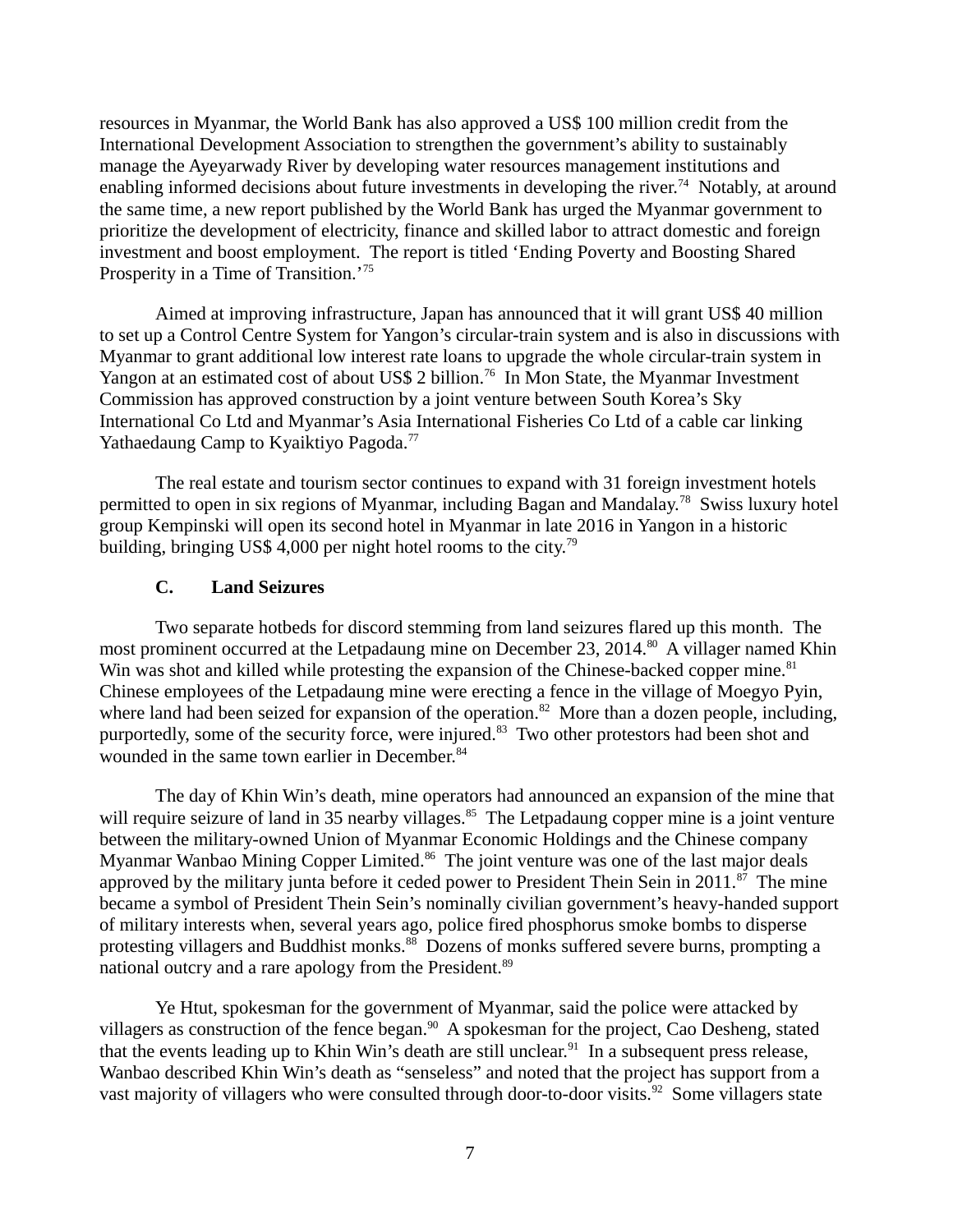they are hesitant to take compensation for their lands, explaining that their families have worked the lands for generations and they are concerned about their livelihoods because all they know is farming. $93$ 

Khin Win's death has sparked protests in other parts of the country, including Yangon, where protesters gathered outside the Chinese embassy.<sup>94</sup> Her family has filed an official complaint over her killing. $95$ 

The second December flashpoint concerns the land dispute in Migyaungkan Wards 1, 2, and 3 in Thingangyun Township in northeast Yangon.<sup>96</sup> In something resembling an "Occupy Wall Street" move, protestors have been camped beside Maha Bandoola Park east of city hall for over 260 days. $97$  On December 3, the group issued an ultimatum that if the authorities fail to resolve their land confiscation complaints within one week, they will up the protest's momentum.<sup>98</sup> Protestors claim that the military evicted them from their land without compensation roughly 20 vears ago.<sup>99</sup>

After the government failed to respond to the ultimatum, the group on December 12 blocked a gate at city hall and chanted loudly.<sup>100</sup> The government riposted by playing loud music and broadcasts from city hall, which overpowered and disrupted the group's chanting.<sup>101</sup> The group then appears to have held a candlelight vigil that evening.<sup>102</sup>

At least one activist was arrested after this uptick in the protest.<sup>103</sup> Wai Lu was charged with violating a section of Myanmar's penal code that prohibits spreading statements that cause alarm or induce others to commit an offense against the state or the public.<sup>104</sup> Protesters claim Wai Lu was not involved with the protest, but instead provided humanitarian assistance to the elderly in the protest camp.<sup>105</sup> Wai Lu, apparently a career activist, was only recently released from jail after serving a three-month sentence for organizing an unlawful demonstration.<sup>106</sup>

### **VII. Ethnic Violence**

#### <span id="page-7-1"></span><span id="page-7-0"></span>**A. Violence Against Muslims**

In the beginning of December, President Thein Sein approved a controversial religion and family planning law and submitted it to parliament for consideration at the next session.<sup>107</sup> Rights advocates have criticized the law as discriminating against Muslims and women.<sup>108</sup> The law is part of a series of four laws proposed by an organization called the Association for the Protection of Race and Religion, which is connected to a nationalist Buddhist monk group.<sup>109</sup> The law would, among other things, require couples consisting of Buddhist women and men of other faiths who wish to marry to apply to local authorities, who would then provide public notice of their engagement, after which the couple would only be permitted to wed if there are no objections.<sup>110</sup> The law also would require those who wish to change their religion to seek various bureaucratic approvals.<sup>111</sup>

At the end of December, the United Nations General Assembly, by consensus, approved a resolution urging Myanmar to give "full citizenship" to the Rohingya minority and to allow them to move freely throughout the country.<sup>112</sup> As noted in previous reports, Myanma authorities want to officially categorize the Rohingya as "Bengalis", implying that they are illegal immigrants from Bangladesh.<sup>113</sup> The resolution stressed the assembly's "serious concern" over the treatment of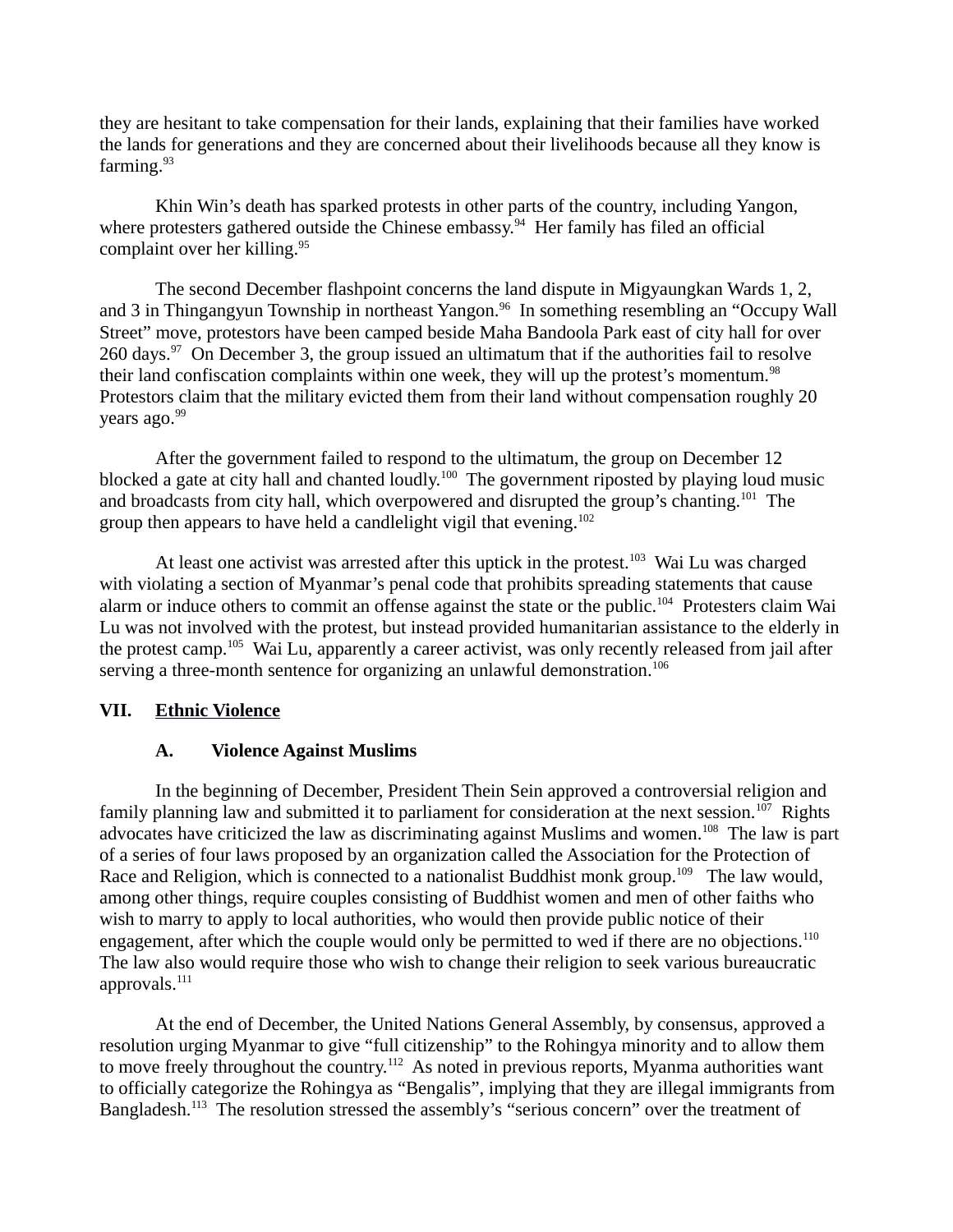Rohingya and further urged the government to, among other things, "step up its efforts to end remaining human rights violations and abuses, including arbitrary arrest and detention, forced displacement, rape and other forms of sexual violence."<sup>114</sup>

# <span id="page-8-1"></span>**B. Violence Between the Central Government and Ethnic Rebel Groups**

In December, an attack by ethnic rebels on an army outpost in Myanmar's northeastern border region left seven soldiers dead and twenty wounded.<sup>115</sup> Reports indicate that the attack was carried out by ethnic Kokang rebels, who are primarily based in Shan state.<sup>116</sup>

# <span id="page-8-0"></span>**C. Peace Talks**

Peace negotiations between the government and ethnic groups have stalled after last month's deadly attack by the government army on a rebel training camp, which left 23 rebel cadets dead.<sup>117</sup> December's meeting to discuss the peace process was "grossly under-attended", according to The Irrawaddy, as members of the Nationwide Ceasefire Coordination Team (which represents the ethnic rebels) apparently do not want to continue high-level peace talks until after the government meets with ethnic stakeholders to discuss the attack on the rebel training camp.<sup>118</sup>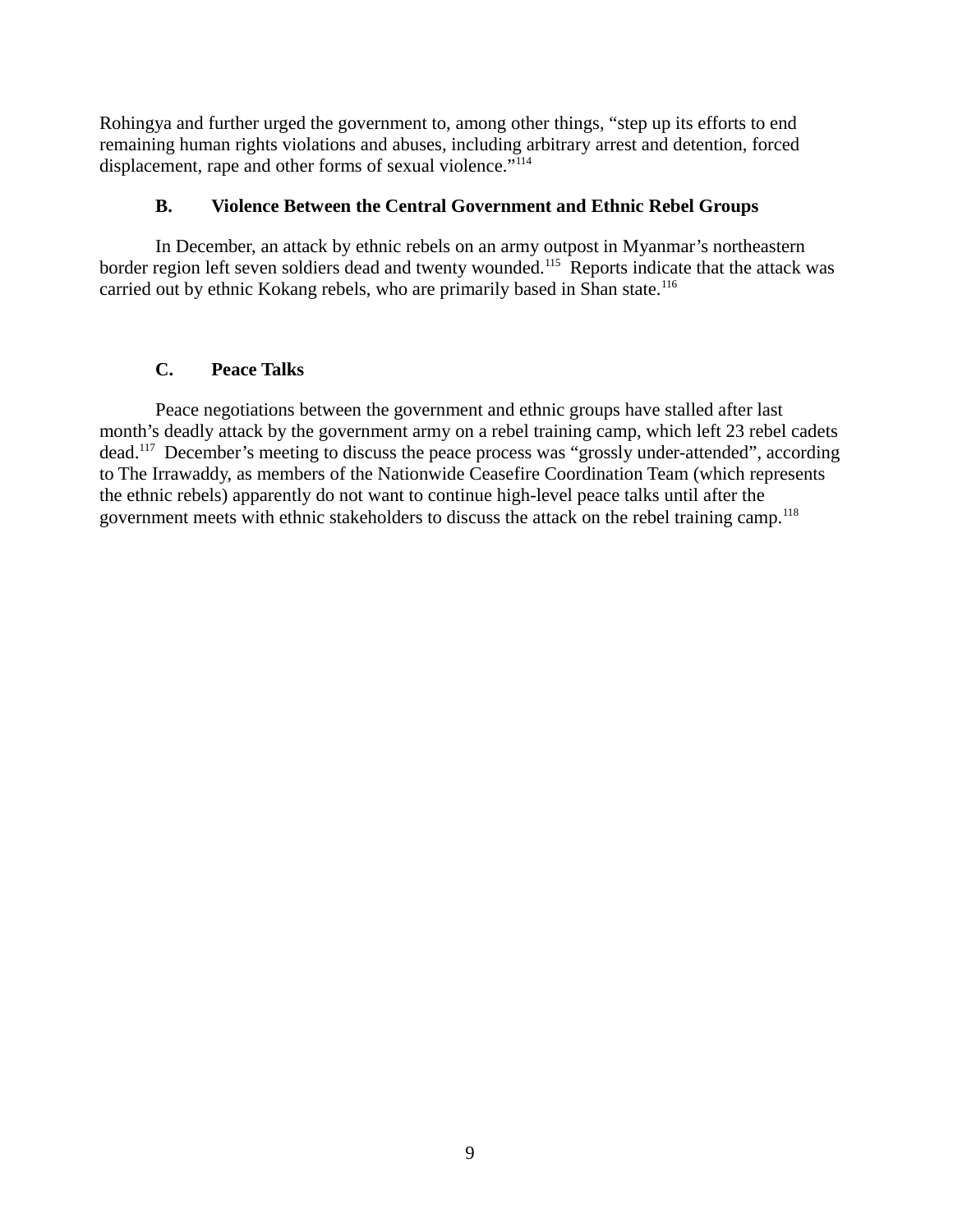| $\mathbf{1}$ | The Irrawaddy, December 2, 2014, http://www.irrawaddy.org/burma/burma-retains-least-<br>developed-country-designation.html.                                   |
|--------------|---------------------------------------------------------------------------------------------------------------------------------------------------------------|
| 2            | Id.                                                                                                                                                           |
| 3            | The Irrawaddy, December 3, 2014, http://www.irrawaddy.org/burma/burma-military-control-<br>says-us-admiral.html.                                              |
| 4            | The Irrawaddy, December 12, 2014, http://www.irrawaddy.org/burma/us-sends-mixed-<br>message-burma-military.html.                                              |
| 5            | Radio Free Asia, December 24, 2014, http://www.rfa.org/english/news/myanmar/assk-slams-<br>mine-protest-12242014170659.html.                                  |
| 6            | Wall Street Journal, December 22, 2014 http://www.wsj.com/articles/protesters-clash-with-<br>police-in-central-myanmar-over-copper-mine-1419251063.           |
| 7            | The Irrawaddy, December 17, 2014, http://www.irrawaddy.org/burma/govt-delays-aid-<br>distribution-northern-burma-un.html.                                     |
| 8            | Id.                                                                                                                                                           |
| 9            | The Wall Street Journal, December 23, 2014, http://www.wsj.com/articles/japan-companies-<br>agree-to-help-establish-myanmars-first-stock-exchange-1419331355. |
| 10           | Id.                                                                                                                                                           |
| 11           | The Irrawaddy, December 26, 2014, http://www.irrawaddy.org/burma/suu-kyi-says-wants-<br>west-spur-reform-reimpose-sanctions.html.                             |
| 12           | The Irrawaddy, December 30, 2014, http://www.irrawaddy.org/burma/un-urges-burma-give-<br>citizenship-rohingya-muslims.html.                                   |
| 13           | Id.                                                                                                                                                           |
| 14           | Democratic Voice of Burma, January 2, 2015: https://www.dvb.no/news/thein-sein-lauds-<br>new-political-culture-burma/47015.                                   |
| 15           | Id.                                                                                                                                                           |
| 16           | Id.                                                                                                                                                           |
| 17           | Democratic Voice of Burma, January 5, 2015: https://www.dvb.no/news/ethnic-leaders-<br>granted-5-minutes-each-with-president-burma-myanmar/47069.             |
| 18           | Id.                                                                                                                                                           |
| 19           | Radio Free Asia, December 29, 2014: http://www.rfa.org/english/news/myanmar/farmers-<br>get-crop-compensation-01022015145651.html.                            |
| 20           | Id.                                                                                                                                                           |
| 21           | Id.                                                                                                                                                           |
| 22           | Id.                                                                                                                                                           |
| 23           | Radio Free Asia, December 31, 2014: http://www.rfa.org/english/news/myanmar/charged-<br>12312014153818.html.                                                  |
| 24           | Id.                                                                                                                                                           |
| 25           | Id.                                                                                                                                                           |
| 26           | Radio Free Asia, December 19, 2014: http://www.rfa.org/english/news/myanmar/wai-lu-<br>arrest-12192014171144.html.                                            |
| 27           | Id.                                                                                                                                                           |
| 28           | Id.                                                                                                                                                           |
| 29           | Democratic Voice of Burma, January 31, 2015: http://www.dvb.no/news/jcrc-report-shows-<br>burma-myanmar/36628.                                                |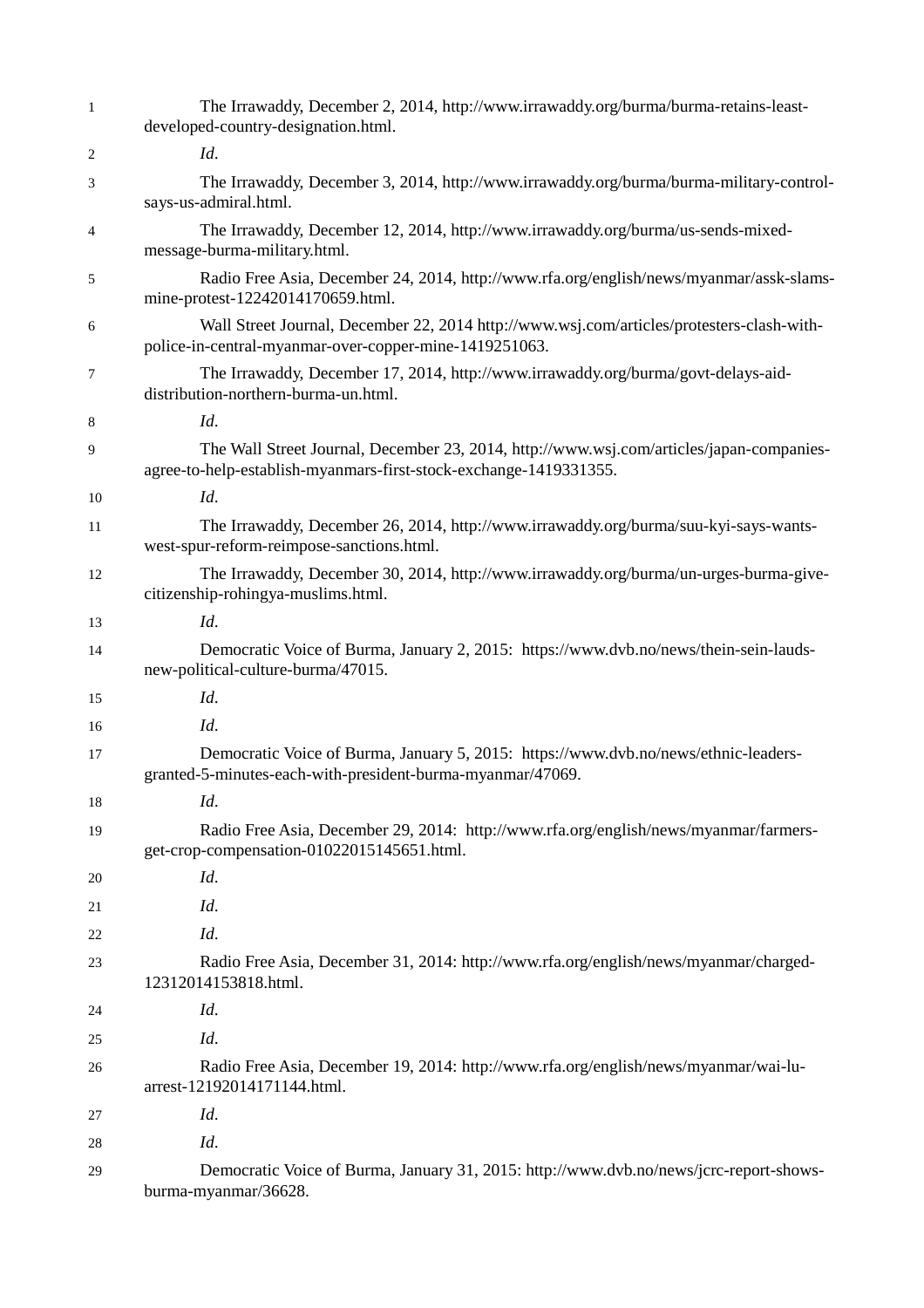| 30 | Id.                                                                                                                                                                                                                                                       |
|----|-----------------------------------------------------------------------------------------------------------------------------------------------------------------------------------------------------------------------------------------------------------|
| 31 | Id.                                                                                                                                                                                                                                                       |
| 32 | Mizzima, February 3, 2014: http://www.mizzima.com/mizzima-news/politics/item/10872-<br>public-event-organised-to-prevent-changes-to-article-59-f.                                                                                                         |
| 33 | Id.                                                                                                                                                                                                                                                       |
| 34 | Cogit Asia, February 5, 2014: http://cogitasia.com/myanmars-constitutional-review-<br>committee-shies-away-from-needed-changes/.                                                                                                                          |
| 35 | Id.                                                                                                                                                                                                                                                       |
| 36 | The Irrawaddy, November 17, 2014: http://www.irrawaddy.org/burma/military-mps-object-<br>constitutional-change.html.                                                                                                                                      |
| 37 | Id.                                                                                                                                                                                                                                                       |
| 38 | Id.                                                                                                                                                                                                                                                       |
| 39 | Id.                                                                                                                                                                                                                                                       |
| 40 | Id.                                                                                                                                                                                                                                                       |
| 41 | Id.                                                                                                                                                                                                                                                       |
| 42 | The Irrawaddy, November 28, 2014: http://www.irrawaddy.org/burma/burma-constitution-<br>summit-impractical-presidential-spokesman.html.                                                                                                                   |
| 43 | Id.                                                                                                                                                                                                                                                       |
| 44 | Id.                                                                                                                                                                                                                                                       |
| 45 | Eleven Myanmar, December 4, 2014: http://www.elevenmyanmar.com/index.php?<br>option=com_content&view=article&id=8291:pilot-project-for-the-rule-of-law-centres-launches-in-<br>lashio-and-mandalay&catid=32&Itemid=354.                                   |
| 46 | Id.                                                                                                                                                                                                                                                       |
| 47 | Id.                                                                                                                                                                                                                                                       |
| 48 | Eleven Myanmar, September 30, 2014: http://www.elevenmyanmar.com/index.php?<br>option=com_content&view=article&id=7715:rule-of-law-is-very-puny-corruption-influences-over-<br>judicial-sector-lower-house-mp-thura-aung-ko&catid=44:national&Itemid=384. |
| 49 | The Irrawaddy, December 16, 2014, http://www.irrawaddy.org/burma/political-prisoners-<br>committee-criticizes-govt-inaction.html.                                                                                                                         |
| 50 | Id.                                                                                                                                                                                                                                                       |
| 51 | Id.                                                                                                                                                                                                                                                       |
| 52 | Id.                                                                                                                                                                                                                                                       |
| 53 | Democratic Voice of Burma, January 5, 2015, https://www.dvb.no/news/photo-campaign-<br>seeks-release-of-political-prisoners-myanmar-burma/47049.                                                                                                          |
| 54 | Id.                                                                                                                                                                                                                                                       |
| 55 | Id.                                                                                                                                                                                                                                                       |
| 56 | Myanmar Times, January 2, 2015: http://www.mmtimes.com/index.php/business/12683-<br>partners-for-yangon-stock-exchange-sign-a-deal-to-set-up.html                                                                                                         |
| 57 | Bangkok Post, December 24, 2014:<br>http://www.bangkokpost.com/business/news/451906/japan-exchange-daiwa-to-partner-in-running-<br>myanmar-1st-stock-market                                                                                               |
| 58 | Eleven Myanmar, December 29, 2014: http://www.elevenmyanmar.com/index.php?<br>option=com_content&view=article&id=8503:stock-exchange-licences-expected-next-<br>month&catid=33:business&Itemid=356                                                        |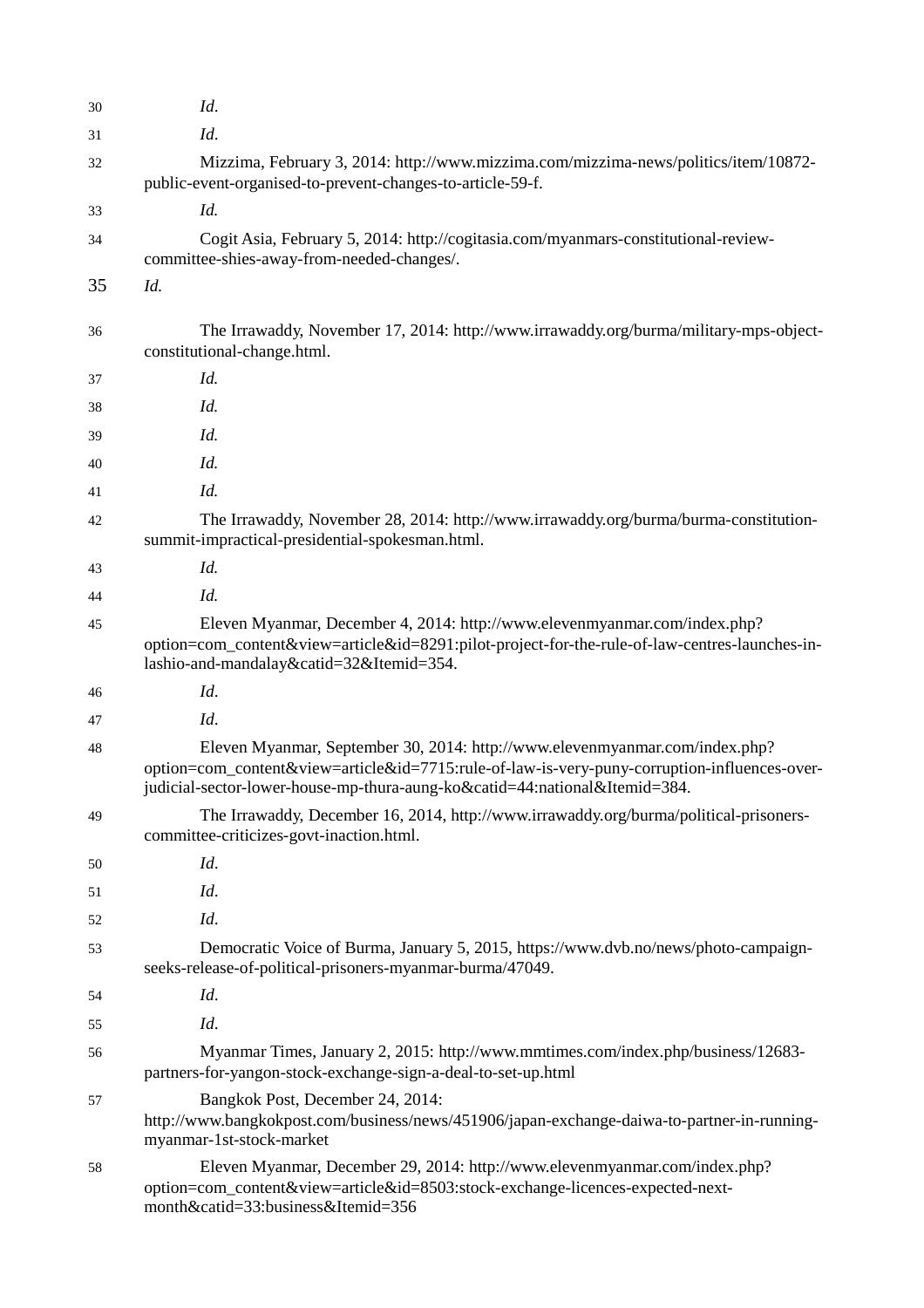| 59 | Id.                                                                                                                                                                                                                                          |
|----|----------------------------------------------------------------------------------------------------------------------------------------------------------------------------------------------------------------------------------------------|
| 60 | Myanmar Times, January 2, 2015: http://www.mmtimes.com/index.php/business/12689-<br>battle-over-banking-draft-law-set-to-continue.html                                                                                                       |
| 61 | Id.                                                                                                                                                                                                                                          |
| 62 | Id.                                                                                                                                                                                                                                          |
| 63 | Id.                                                                                                                                                                                                                                          |
| 64 | Id.                                                                                                                                                                                                                                          |
| 65 | DFDL Legal and Tax Blog, December 22, 2014: http://legal-and-tax-<br>blog.dfdl.com/post/105861436145/recent-developments-in-the-myanmar-banking-sector.                                                                                      |
| 66 | Myanmar Business Today, December 29, 2014:<br>http://www.mmbiztoday.com/articles/foreign-firms-add-over-200000-jobs-2011-12fy.                                                                                                               |
| 67 | Id.                                                                                                                                                                                                                                          |
| 68 | Eleven Myanmar, December 22, 2014: http://www.elevenmyanmar.com/index.php?<br>option=com_content&view=article&id=8460:lack-of-financial-evidence-hampers-sme-<br>loans&catid=33&Itemid=356.                                                  |
| 69 | Id.                                                                                                                                                                                                                                          |
| 70 | Id.                                                                                                                                                                                                                                          |
| 71 | Eleven Myanmar, December 22, 2014: http://www.elevenmyanmar.com/index.php?<br>option=com_content&view=article&id=8466:foreign-loans-dangerous-with-weak-kyat-says-deputy-<br>governor-of-central-bank&catid=33:business&Itemid=356.          |
| 72 | Eleven Myanmar, December 22, 2014: http://www.elevenmyanmar.com/index.php?<br>option=com_content&view=article&id=8469:myanmar-to-establish-credit-guarantee-corporation-<br>for-smes&catid=33:business&Itemid=356.                           |
| 73 | Myanmar Business Today, December 15, 2014: http://www.mmbiztoday.com/articles/eu-<br>announces-additional-688-million-aid-myanmar.                                                                                                           |
| 74 | Myanmar Business Today, December 17, 2014: http://www.mmbiztoday.com/articles/world-<br>bank-fund-100m-manage-myanmar-water-resources.                                                                                                       |
| 75 | Eleven Myanmar, December 18, 2014: http://www.elevenmyanmar.com/index.php?<br>option=com_content&view=article&id=8428:world-bank-advises-govt-to-prioritise-electricity-<br>finance-and-skilled-labour-sectors&catid=33:business&Itemid=356. |
| 76 | Myanmar Business Network, December 22, 2014: http://www.myanmar-<br>business.org/2014/12/japan-to-grant-us40m-to-upgrade.html.                                                                                                               |
| 77 | Eleven Myanmar, December 30, 2014: http://www.elevenmyanmar.com/index.php?<br>option=com_content&view=article&id=8510:mic-grants-permit-for-cable-car-<br>project&catid=33:business&Itemid=356.                                              |
| 78 | Myanmar Business Network, December 22, 2014: http://www.myanmar-<br>business.org/2014/12/31-foreign-hotels-get-permits.html.                                                                                                                 |
| 79 | Myanmar Business Today, December 11, 2014:<br>http://www.mmbiztoday.com/articles/kempinski-use-historic-building-bring-4000night-hotel-rooms-<br>yangon.                                                                                     |
| 80 | New York Times, December 22, 2014:<br>http://www.nytimes.com/2014/12/23/world/asia/woman-killed-while-protesting-chinese-copper-<br>mine-in-myanmar.html?_r=0.                                                                               |
| 81 | Id.                                                                                                                                                                                                                                          |
| 82 | Id.                                                                                                                                                                                                                                          |
| 83 | Id.                                                                                                                                                                                                                                          |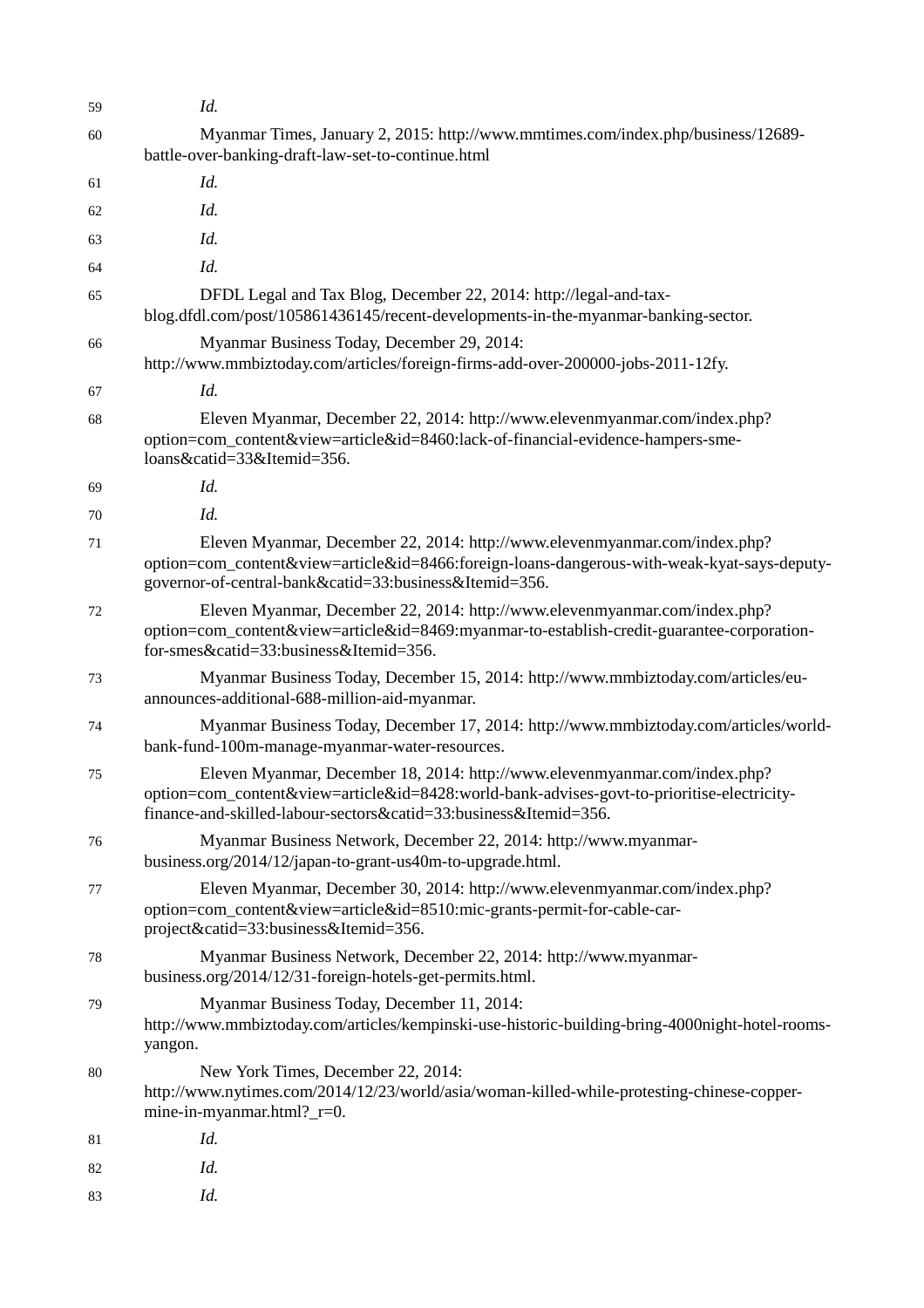| 84  | Id.                                                                                                                                                                                                                                 |
|-----|-------------------------------------------------------------------------------------------------------------------------------------------------------------------------------------------------------------------------------------|
| 85  | The Irawaddy, December 23, 2014: http://reliefweb.int/report/myanmar/more-villagers-<br>injured-letpadaung-mine-protests.                                                                                                           |
| 86  | New York Times, December 22, 2014:<br>http://www.nytimes.com/2014/12/23/world/asia/woman-killed-while-protesting-chinese-copper-<br>mine-in-myanmar.html?_r=0.                                                                      |
| 87  | Id.                                                                                                                                                                                                                                 |
| 88  | Id.                                                                                                                                                                                                                                 |
| 89  | Id.                                                                                                                                                                                                                                 |
| 90  | Id.                                                                                                                                                                                                                                 |
| 91  | Id.                                                                                                                                                                                                                                 |
| 92  | The Irawaddy, December 23, 2014: http://reliefweb.int/report/myanmar/more-villagers-<br>injured-letpadaung-mine-protests.                                                                                                           |
| 93  | Id.                                                                                                                                                                                                                                 |
| 94  | Democratic Voice of Burma, December 30, 2014: http://www.dvb.no/news/nay-myo-zin-<br>naw-ohn-hla-arrested-over-latpadaung-protest-burma-myanmar/46986.                                                                              |
| 95  | The Irawaddy, December 24, 2014: http://www.irrawaddy.org/multimedia-burma/villagers-<br>file-complaint-police-killing-protestor-copper-mine.html.                                                                                  |
| 96  | Mizzima, December 13, 2014: http://www.mizzima.com/mizzima-<br>news/myanmar/item/15812-land-grab-demonstrators-step-up-protest-outside-yangon-city-<br>hall/15812-land-grab-demonstrators-step-up-protest-outside-yangon-city-hall. |
| 97  | Id.                                                                                                                                                                                                                                 |
| 98  | Id.                                                                                                                                                                                                                                 |
| 99  | Id.                                                                                                                                                                                                                                 |
| 100 | Id.                                                                                                                                                                                                                                 |
| 101 | Id.                                                                                                                                                                                                                                 |
| 102 | Radio Free Asia, December 19, 2014: http://www.rfa.org/english/news/myanmar/wai-lu-<br>arrest-12192014171144.html.                                                                                                                  |
| 103 | Id.                                                                                                                                                                                                                                 |
| 104 | Id.                                                                                                                                                                                                                                 |
| 105 | Id.                                                                                                                                                                                                                                 |
| 106 | Id.                                                                                                                                                                                                                                 |
| 107 | Radio Free Asia, December 3, 2014: http://www.rfa.org/english/news/myanmar/religion-<br>family-draft-law-12032014175551.html.                                                                                                       |
| 108 | Id.                                                                                                                                                                                                                                 |
| 109 | Id.                                                                                                                                                                                                                                 |
| 110 | Id.                                                                                                                                                                                                                                 |
| 111 | Id.                                                                                                                                                                                                                                 |
| 112 | The Irrawaddy, December 30, 2014: http://www.irrawaddy.org/burma/un-urges-burma-give-<br>citizenship-rohingya-muslims.html.                                                                                                         |
| 113 | Id.                                                                                                                                                                                                                                 |
| 114 | Id.                                                                                                                                                                                                                                 |